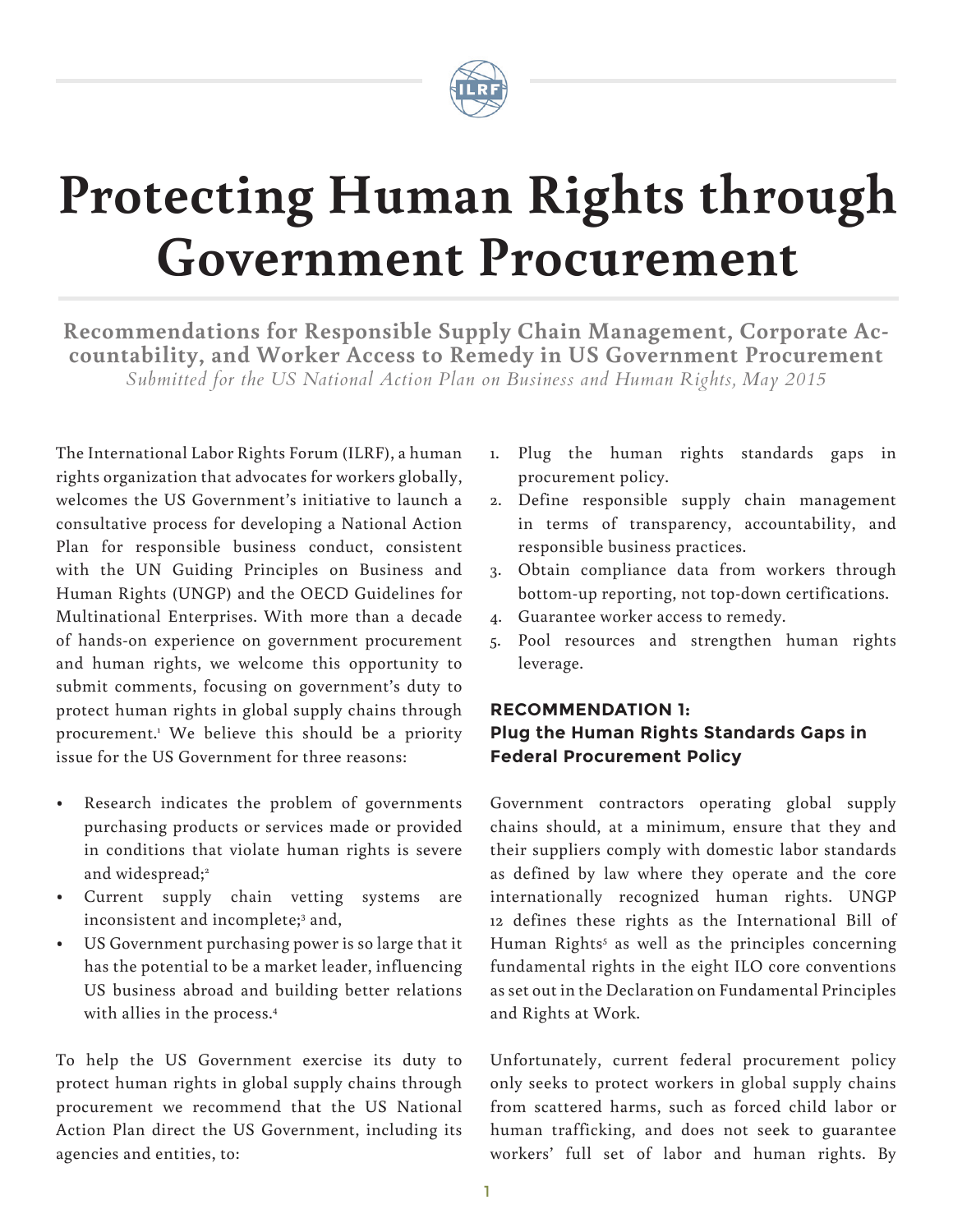contrast, US trade policy seeks to guarantee workers a broader set of rights. For example, the Generalized System of Preferences (GSP), the US's largest trade preference program, requires beneficiaries to respect internationally recognized worker rights, including freedom of association, the right to bargain collectively, freedom from forced labor and child labor, and acceptable conditions of work with regard to wages, working hours, and occupational health and safety.6 In June 2013, two months after the Rana Plaza tragedy, President Obama suspended Bangladesh's trade benefits under the GSP program citing its failure to take steps to afford workers internationally recognized rights. Yet, there is still no procurement policy that prohibits US government entities and agencies from purchasing goods made in deathtrap factories in Bangladesh or in other global factories that do not comply with internationally recognized worker rights. When US trade and procurement policy are at odds US foreign policy weakens.

The US National Action Plan should direct the US Government to plug the human rights standards gaps in procurement policy, improving policy coherence and strengthening US human rights impact globally.

## **RECOMMENDATION 2: Define Responsible Supply Chain Management in Terms of Transparency, Accountability, and Responsible Business Practices**

The UNGPs require business enterprises to carry out ongoing human rights due diligence identifying and assessing any actual and potential human rights impacts with which they may be involved through their business relationships (UNGPs 17 and 18), to take appropriate action, depending on their leverage, to prevent and mitigate adverse human rights impacts (UNGP 19), and to account for how they address their human rights impacts (UNGP 20).

Consistent with the UNGPs, the US National Action Plan should direct the US Government to define a process of responsible supply chain management

#### **Towards More Effective Supply Chain Management**

Responsible supply chain management can be implemented through a set of contract performance conditions that require due diligence by investigating and mitigating risk of violations, providing remedy, and preventing recurrence. Contract clauses should address:

+ Labor and Human Rights Conditions: Goods must be made in compliance with with domestic labor standards and core internationally recognized human rights.

+ Trading Conditions: Contractors' own business practices, including pricing and delivery schedules, must not increase risk of labor violations.

+ Disclosure and Transparency: Contractors must disclose all organizations in the supply chains linked to the goods that agencies purchase, and the approximate volume of those goods made by the organizations.

+ Verification: Contractors must exercise their leverage to ensure suppliers' full cooperation with independent investigations and remediation activities. Contractors must also develop and submit their own compliance plans proportional to the contractors' influence and leverage in the supply chain, which are incorporated into the contract. These plans should include a grievance mechanism that guarantees workers' safety and ensures their complaints are addressed expeditiously.

+ Engagement and Enforcement: The US Government should ensure complete and expeditious remediation of violations in order that workers are made whole, by means of: (1) Grievance procedures, including steps for filing complaints on-site and for appeal to the relevant government agency; (2) Escalation procedures set out in the contract, including mandatory meetings and reporting on grievances; (3) Contractual sanctions, including liquidated damages that are used to provide financial compensation to workers or otherwise make them whole.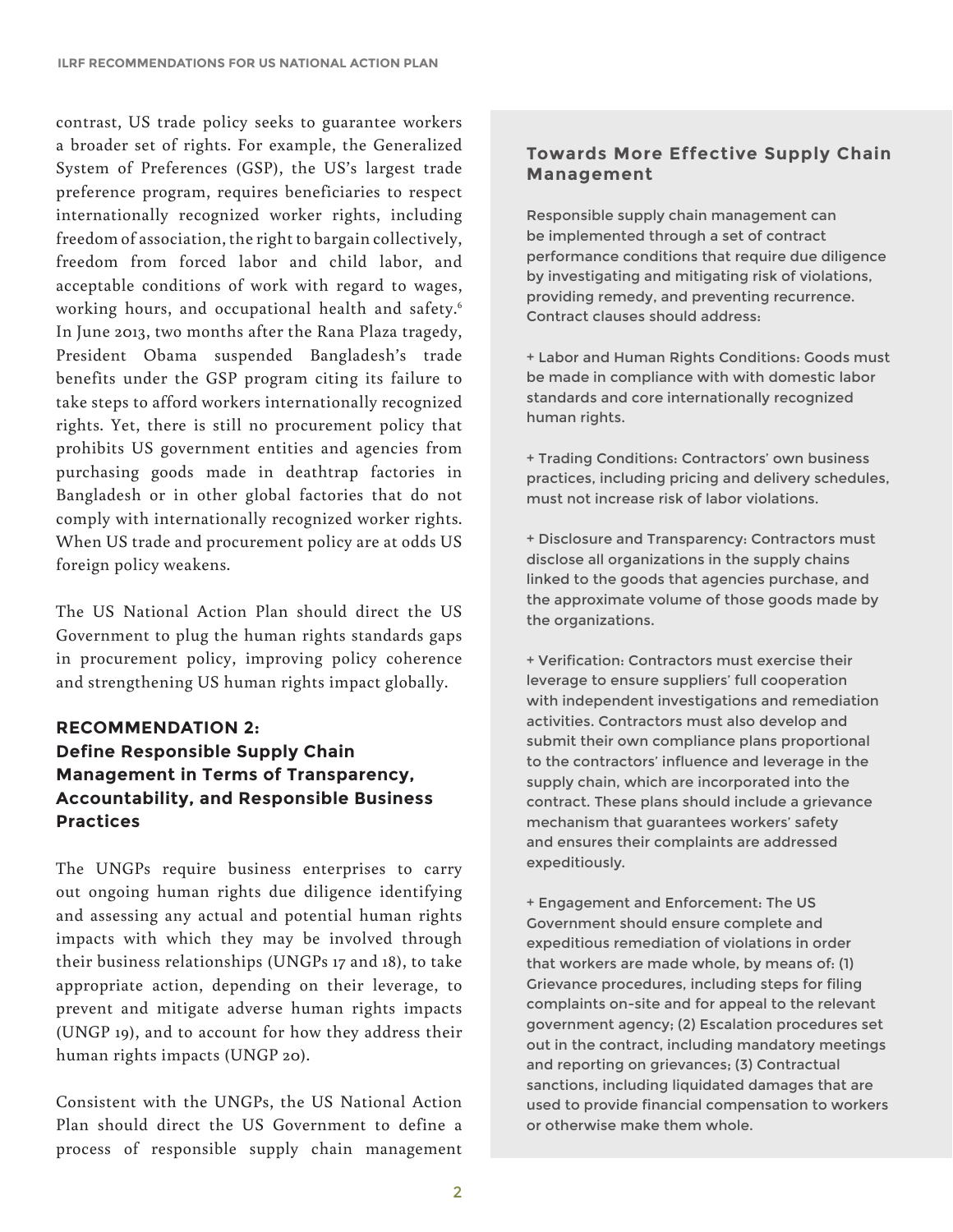through which buyers and their contractors ensure that their activities do not infringe directly or indirectly on the rights of workers in their supply chains. Responsible supply chain management should be based on the following principles:

- Full supply chain transparency, including names and addresses of organizations in global supply chains that supply goods to US government agencies and entities, as well as the volume of goods they supply so that independent verification and government-oversight of contractor compliance is possible and the contractor's human rights leverage with suppliers can be objectively assessed.
- Business practices, including pricing and lead times, that do not increase risk of labor violations.
- Commitment to remediate non-compliances and prevent recurrence of non-compliances.

These principles should be implemented as enforceable contract performance conditions (see text box on page two).

### RECOMMENDATION 3: Obtain Compliance Data from Workers through Bottom-Up Reporting, Not from Top-Down Certifications

The US National Action Plan should ensure that the US Government learns from the failures of social auditing in the private sector. In a post-Rana Plaza world, it is clear that industry-controlled social audits of supply chains have failed to protect workers from injury and death, as well as from violations of domestic labor standards and the core internationally recognized human rights.

The fundamental flaws of industry-controlled social auditing have been documented in a wide range of academic and journalistic literature.7 Those flaws include:

• Snapshot audits that fail to capture violations as factory conditions can change day-to-day. A fire door that is unlocked one day may be locked the next day. An aisle that is clear one day may be obstructed the next day, when an emergency order has resulted in boxes being stacked in inappropriate areas. Social auditors would not know about these violations unless they happened to arrive at the right moment.

- Failure to document and remediate violations of workers' rights that are difficult to measure or detect at a glance, such as discrimination or violations of freedom of association.
- Conflict of interest—where auditors are paid by the factories they audit or when companies monitor themselves—resulting in unreliable findings and lack of adequate follow-up.
- Division between social auditing and the purchasing practices of global corporations. While establishing codes of conduct and holding suppliers responsible for compliance, global corporations may also establish prices, lead times, and design specifications that provide incentive to factory owners to game social audits and continue to produce goods below the cost of labor and human rights compliant production. This disconnect has spawned an entire industry of services to fake compliance for social audits in order to sustain orders of global corporations and create the perception of compliance.

Instead, the US National Action Plan should direct US Government agencies and entities to obtain compliance information regarding contractors' factories and suppliers from workers, through their trade unions whenever present, and through civil society organizations (CSOs) based in regions where the factories and suppliers are located. These organizations have appropriate monitoring and labor rights expertise and maintain ongoing programs and activities with workers. Workers go to these organizations to report or solve problems and may themselves initiate inquiries about alleged non-compliances; by contrast, workers are often fearful of speaking candidly about working conditions when meeting with industry auditors lest they would lose their employment. Also unlike most industry social auditors, trade unions and local CSOs can also respond rapidly to a situation that needs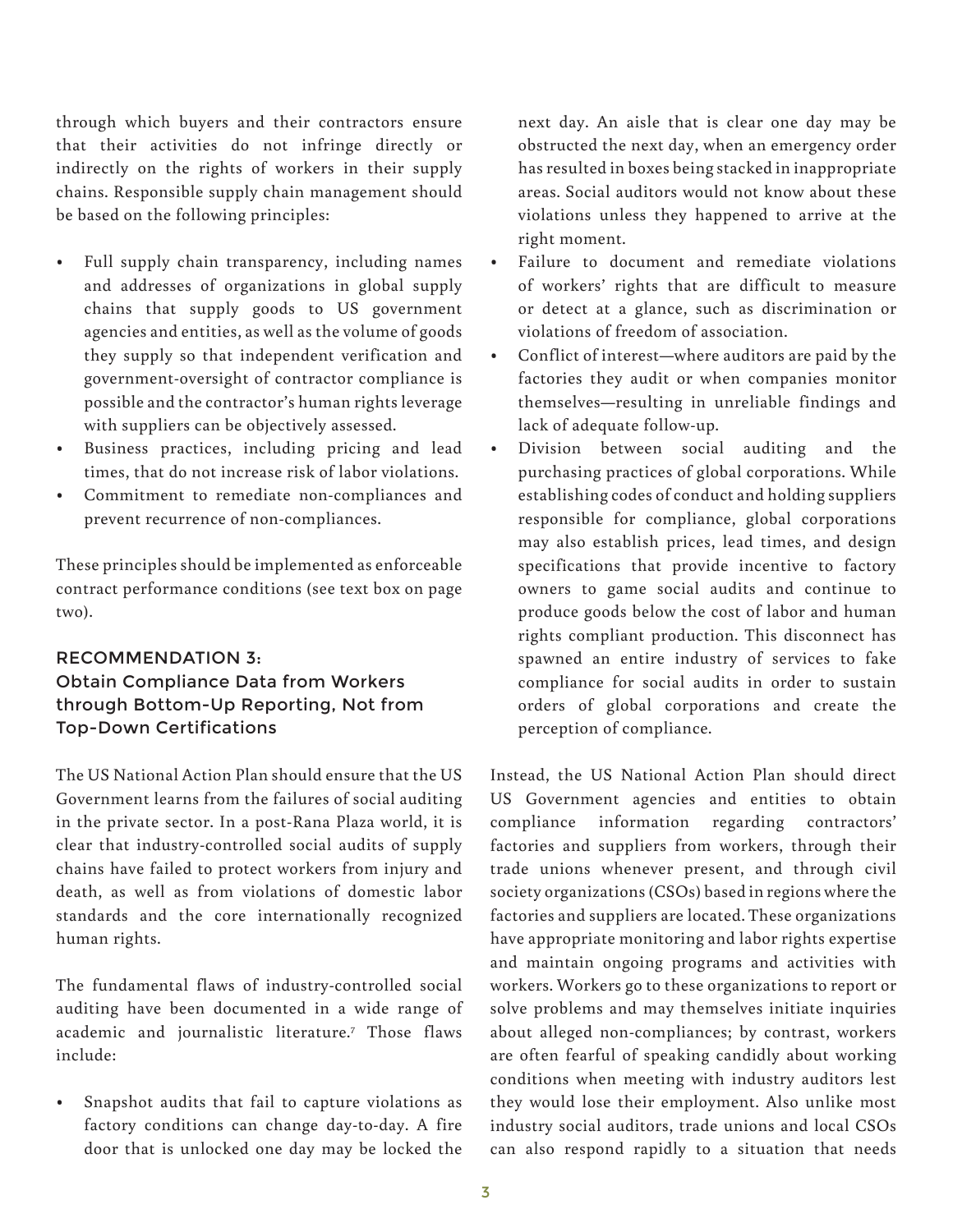quick redress, and conduct sustained monitoring over an extended period of time to ensure appropriate prevention of recurrent violations.

#### **RECOMMENDATION 4: Guarantee Worker Access to Remedy**

Responsible supply chain management does not alone guarantee full compliance with applicable labor and human rights standards. Therefore, the US National Action Plan should also direct the US Government to ensure workers who suffer human rights violations in the course of making products or delivering services for government agencies have access to effective remedy to make them whole. As UNGP 25 notes, remedy "may include apologies, restitution, rehabilitation, financial or non-financial compensation and punitive sanctions, as well as the prevention of harm through, for example, injunctions or guarantees of non-repetition."

Providing access to remedy means workers must know how to use a grievance mechanism that guarantees their safety and ensures their complaints are addressed expeditiously. Commensurate with their leverage and influence in the supply chain, suppliers to the US government must maintain effective grievance systems. As a final safety net, the US Government, when acting as a buyer, must also develop a mechanism to provide workers in its supply chains access to appeal, and the applicable government agency or entity must be accountable for contributing appropriately to remediate the violation. Enforcement actions should be made available and support remediation and nonrecurrence.

## **RECOMMENDATION 5: Pool Resources and Strengthen Human Rights Leverage**

While the US federal government is the world's single largest consumer, US state and local governments together purchase twice as much as the federal government. Adding US state and local governments purchasing to federal government purchasing therefore triples overall government purchasing

power.8 Collaborating with state and local government agencies, the US Government will maximize its potential for positive impact on human rights in supply chains connected to government procurement.

UNGP 19 directs business enterprises to use and, if possible, increase their leverage to prevent and mitigate adverse human rights impact in their supply chains. Public agency buyers should do the same by increasing the number of public agencies pooling resources and sharing information to address human rights and labor rights issues in contractors' supply chains.

Accordingly, the US National Action Plan should direct US Government agencies and entities to develop appropriate models of interagency collaboration, as well as collaboration with US state and local government agencies and coordination or informal exchanges with leading government agencies in other countries. Interagency and inter-governmental collaboration can help to create capacity for guiding and supporting responsible supply chain monitoring, independent factory investigations, and governmentoperated worker grievance procedures.

Examples of intra and inter-governmental collaboration to increase human rights leverage in global supply chains include:

- The [Sweatfree Purchasing Consortium,](http://www.buysweatfree.org) a collaborative effort of US state and local government agencies to purchase apparel made in good working conditions, which has developed model contract clauses and criteria to ensure contractor capacity to comply with labor rights standards in global supply chains, as well as a factory database for information sharing.9
- The [City of Madison Cooperative Contract](http://buysweatfree.org/uniform_management_program) for uniforms. The City of Madison is seeking to maximize its purchasing power and influence in the supply chain to protect and respect human rights by inviting other US public agencies to use the same contract. The contract includes strict human rights due diligence requirements, including a binding compliance plan to disclose, remedy, and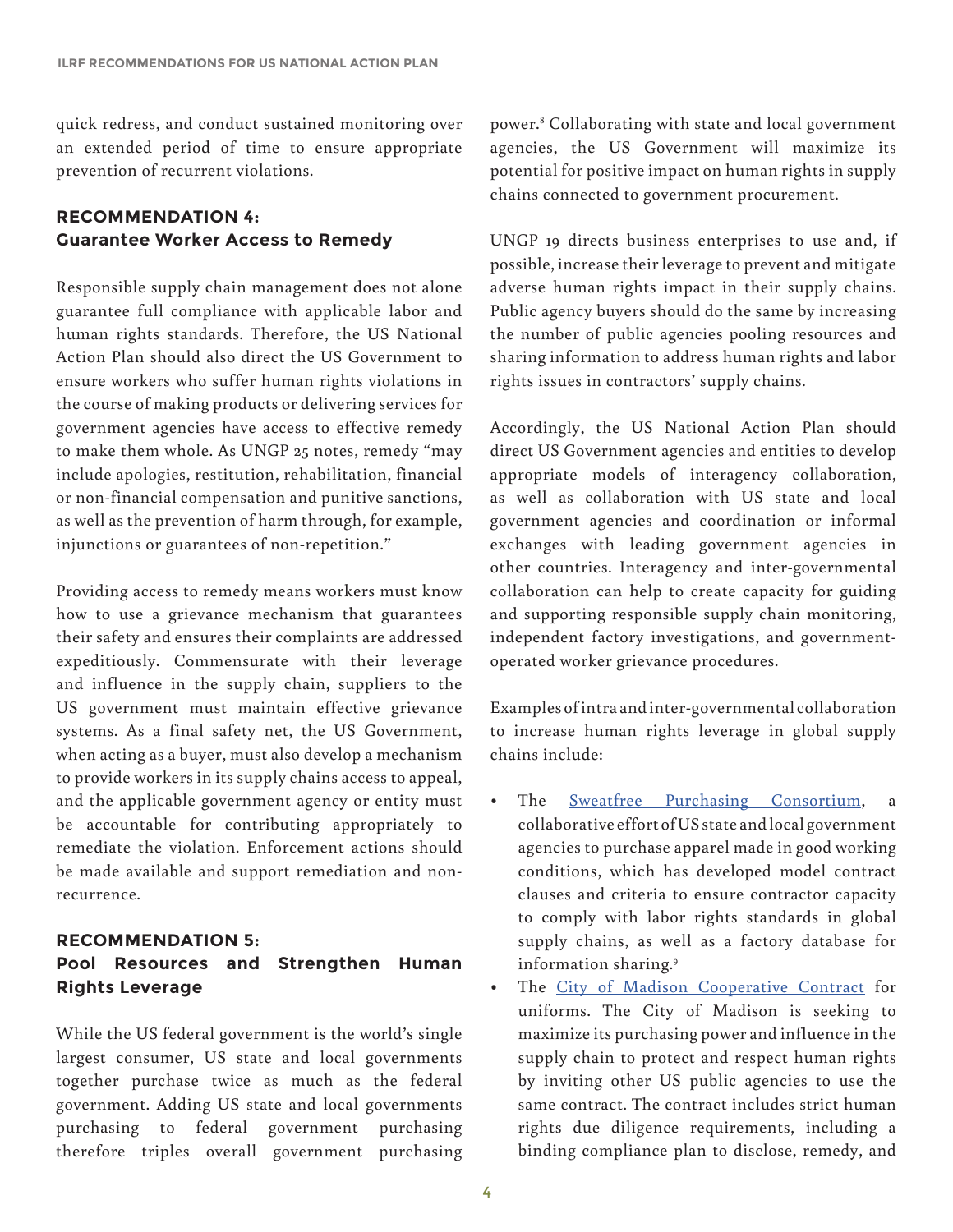prevent violations. As a cooperative contract, it is open to tens of thousands of public agencies in the United States.

- All of Sweden's 21 county councils—the government units responsible for healthcare and public transportation—use the same code of conduct for labor standards, contract performance requirements, and [procurement routines and](http://offentlig.csr-kompassen.se/doc/msr_csr_exempel_bedomningsmall_EN.pdf)  [follow-up procedures](http://offentlig.csr-kompassen.se/doc/msr_csr_exempel_bedomningsmall_EN.pdf). They also share the cost of factory audits and audit results through a common web portal.
- Norwegian municipalities, which use the same code of conduct and contact performance clauses, and [share resources](http://www.anskaffelser.no/sosialt-ansvar/socially-responsible-public-procurement-information-english/high-risk-products) for collaborative factory auditing.
- [Electronics Watch,](http://electronicswatch.org/en/) public agency buyers from the UK and the Netherlands (thus far) who append contract performance clauses developed by Electronics Watch to their ICT contracts, and share resources via an annual affiliation fee to conduct supply chain monitoring.